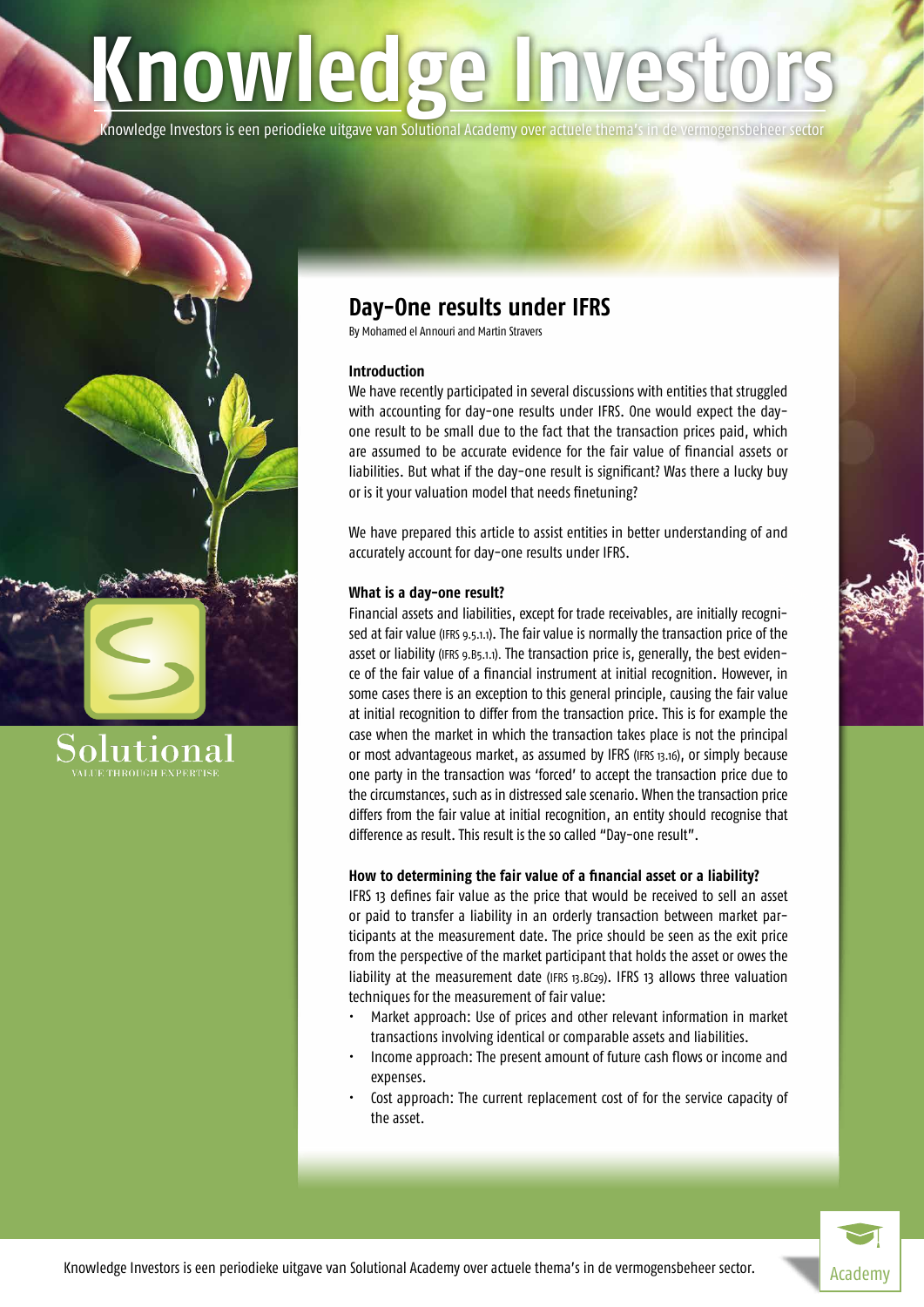

The above valuation techniques require inputs which are categorised by IFRS in three different levels, known as the fair value hierarchy:

Level 1: Quoted prices in active markets Level 2: Observable market data Level 3: Unobservable market inputs

The level of inputs used to determine the fair value is important for the approach used in the accounting of day-one results.

# **How is a day-one result recognised?**

IFRS has different approaches to determine day-one results. The approach to use is based on the level classification of the inputs used for the valuation techniques. This is probably due to the high degree of subjectivity in valuation techniques using level 3 inputs for the calculation of the day-one results and to limit the possibilities of earnings management by the reporting entity.

# Level 1 and/or level 2 inputs

When the fair value of a financial asset or financial liability at initial recognition differs from the transaction price and that asset or liability is based only on valuation techniques using level 1 inputs and/or level 2 inputs, the entity shall recognise the difference directly as a gain or loss at initial recognition (IFRS 9.B5.1.2A). This is further referred to as the "day-one result".

The recognition method for financial instruments at fair value using level 1 and level 2 inputs is straight forward. For example if a security with quoted prices (level 1) or a derivative based on observable inputs (level 2) is bought for EUR 100,000 and has a fair value of EUR 101,000 it will be accounted for as follow:

# **Journal entry at initial recognition:**

|                                | <b>Debit</b> | Credit      |
|--------------------------------|--------------|-------------|
| Security                       | EUR 101,000  |             |
| Bank account                   |              | EUR 100,000 |
| Unrealised gain security (P&L) |              | EUR 1.000   |

# Level 3 inputs

When the fair value measurement is based on level 3 inputs, the entity shall defer the difference between the fair value and the transaction price (i.e. only the transaction price is initially recognised as the fair value of the asset or liability). After initial recognition, the entity shall recognise the deferred difference as a gain or loss only to the extent that it arises from a change in factors (including time) that market participants would take into account when pricing the asset or liability (IFRS 9.B5.1.2A). This is further referred to as the "deferred day-one result".

The recognition method for financial instrument measured at fair value based on valuation techniques using level 3 inputs is more complicated than when using level 1 and/or level 2 inputs. The deferred day-one result is recognised as a gain or loss only when the result arises from a change in the factors. Since IFRS does not specify what a change in factors is, this is open to interpretation.

This means that the deferred day-one result at initial recognition is not recognised in the P&L. This result stays "hidden" until the unobservable inputs become observable, and gets recognised:

- a) over the period between trade date and the date when the input is expected to become observable; or
- b) the life of the trade (when shorter); or
- c) the asset is amortised.

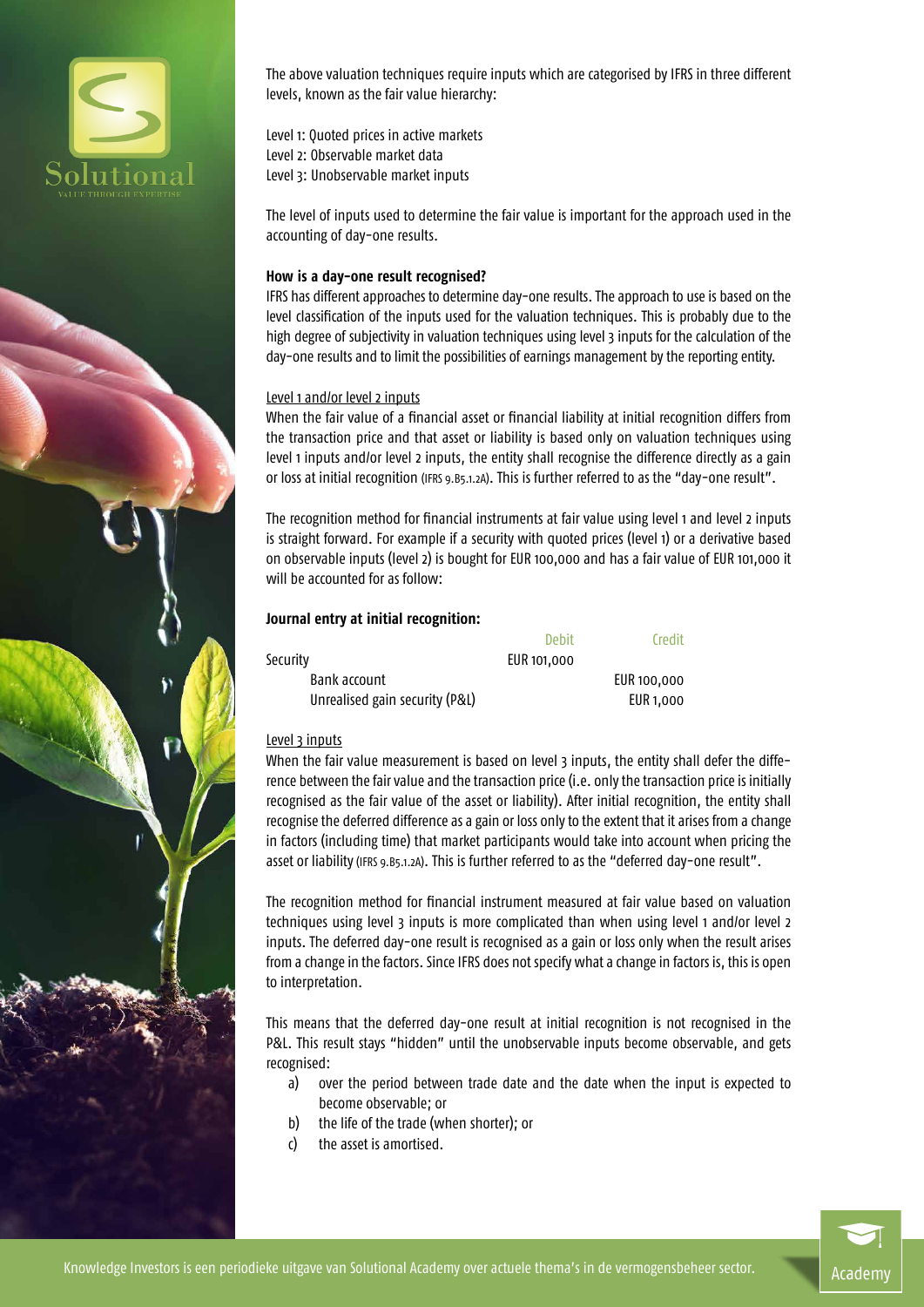

#### We illustrate this using the following example:

Fund X, an investment entity in accordance with IAS 10, purchased Company Y for an amount of EUR 1.5 million. Fund X has its own valuation model which is based on the discounted cashflow method (DCF-method). The Fund's strategy is to exit equity investments in 5 years. The Fund uses estimates for future free cash flows and a discount rate based on the Weighted Average Cost Of Capital (WACC). Based on the DCF-method, Company Y is valued by Fund X at a fair value of EUR 2 million. Fund X would account for the purchase as follow:

#### **Journal entry at initial recognition:**

|                 | <b>Debit</b>  | <b>Credit</b> |
|-----------------|---------------|---------------|
| Company X       | EUR 2.000.000 |               |
| <b>Bank</b>     |               | EUR 1,500,000 |
| Deferred result |               | EUR 500,000   |

The difference of EUR 0.5 million between the transaction amount and the fair value is the deferred day-one result which is not recognised in the P&L. This result stays "hidden" in the Fund.

A year later, the corporate tax rate for Company Y has changed and this affects the WACC of Company Y. The cost of capital is used as a factor in the discounted cashflow method and is something that would also be used by other market participants. Fund X now values the investment in Company X at a fair value of EUR 2.2 million due to the change in the WACC. The subsequent measurement of Company X will then be as follows:

| Journal entry subsequent measurement after 1 year: |                    |                    |  |  |
|----------------------------------------------------|--------------------|--------------------|--|--|
|                                                    | <b>Debet</b>       | <b>Credit</b>      |  |  |
| Due to change in WACC factor $(2.2m - 2m)$         |                    |                    |  |  |
| Company X                                          | <b>EUR 200,000</b> |                    |  |  |
| Unrealised gain equities (P&L)                     |                    | EUR 200,000        |  |  |
| Due to change in time factor $(0.5m/5)$            |                    |                    |  |  |
| Deferred result                                    | <b>EUR 100,000</b> |                    |  |  |
| Unrealised gain equities (P&L)                     |                    | <b>EUR</b> 100,000 |  |  |

The result caused by the change in WACC factor is recognised directly in the P&L. The initial EUR 0.5 million deferred day-one result is recognised systematically over the 5 year period.

#### **How to present day-one results?**

IFRS 7 requires several disclosures when an entity does not recognise a gain or loss at initial recognition of a financial asset or financial liability due to day-one results. The entity should include (IFRS 7.28):

- It's accounting policy for determining when deferred amounts are recognised in the P&L.
- The amounts that still have to be recognised at the beginning and at the end of the period and the changes in these two balances.
- Why the entity concluded that the transactions price was not the best evidence of fair value, including a description of the evidence that supports the fair value.